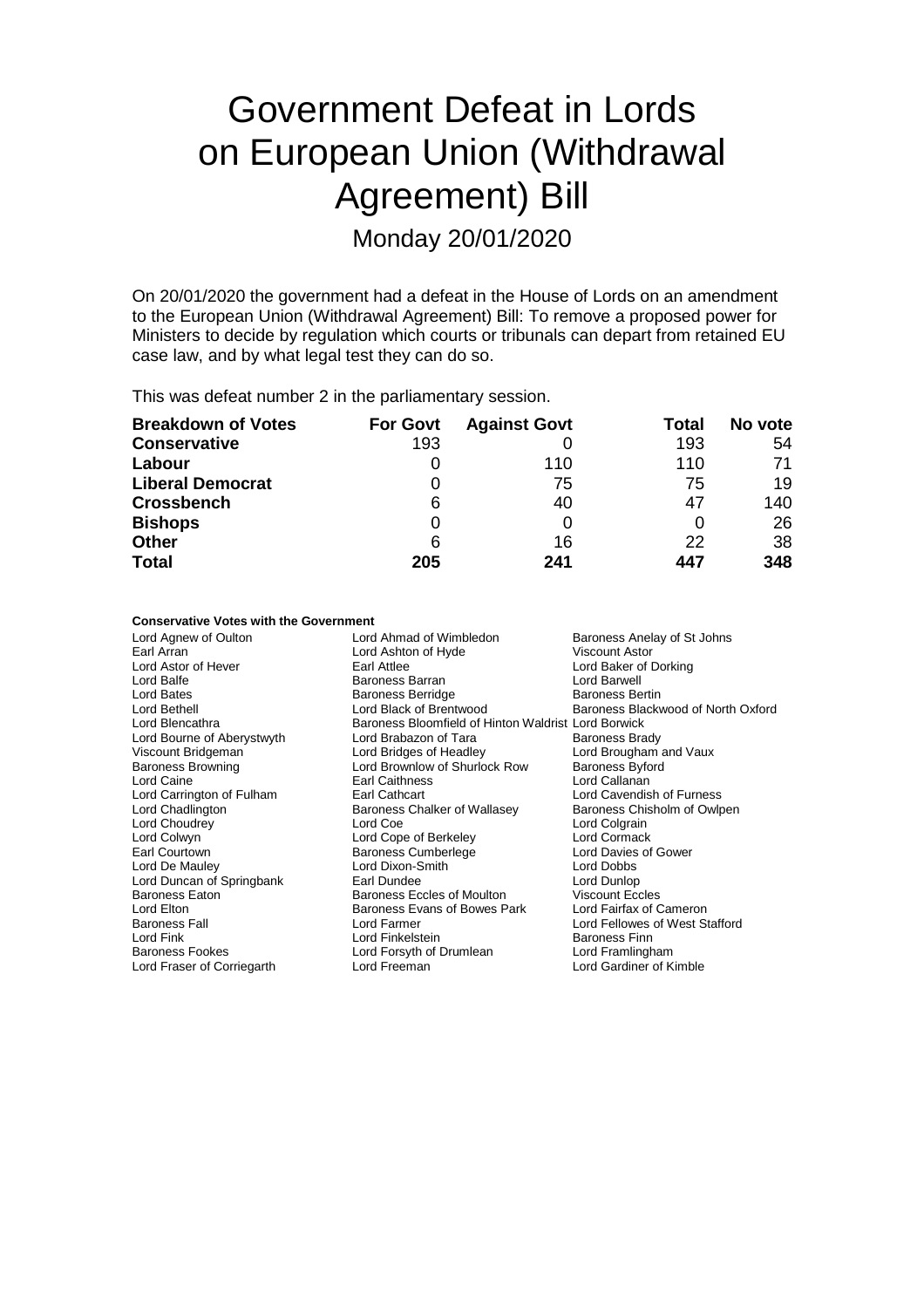Lord Glendonbrook **Baroness Goldie** Cord Coldsmith of Richmond Park<br>
Lord Goodlad Cord Cord Cord Cord Cord Cord Cord Crade of Yarmouth Lord Goodlad **Viscount Goschen** Coschen Lord Grade of Yarmouth<br>
Lord Griffiths of Fforestfach Lord Haque of Richmond Lord Hamilton of Epsom Baroness Harding of Winscombe Lord Harris of Peckham Lord Lord Haselh<br>Lord Harvward Cord Henley Baroness Helic Lord Henley Lord Hayward Baroness Helic Lord Henley Lord Hill of Oareford Lord Hodgson of Astley Abbotts Baroness Hooper Lord Horam Lord Howard of Rising<br>
Lord Howard of Alising<br>
Lord Hunt of Wirral Christ Raroness Lord Howell of Guildford Lord Hunt of Wirral **Lord Hunt of Wirral Baroness Jenkin of Kennington**<br>Lord Keen of Elie Lord Kirkham Lord Kirkham Lord Kirkhope of Harrogate Lord Lamont of Lerwick Lord Lang of Monkton Lord Langer The Lord Lansley<br>Lord Leigh of Hurley Lord Lillev Lord Lilley Lang Lindsay Lord Leigh of Hurley **Lord Lilley**<br>
Lord Lingfield **Lord Lilley**<br>
Earl Liverpool Lord Lingfield **Earl Liverpool** Earl Liverpool **Constructs** Lord Livingston of Parkhead Constructs Construction Constructs Construction Construction Construction Construction Construction Construction Construction Construc Marquess of Lothian **Marquess of Lothian** Lord Lucas Lord Lucas Lord Magan of Castletown<br>
Lord Mancroft **Castletown**<br>
Lord Mancroft **Castletown** Lord Mancroft Baroness Manzoor Lord Marland Baroness McGregor-Smith Lord McInnes of K<br>Baroness Mone<br>Duke of Montrose Baroness Morris of Bolton Lord Moynihan Morris Device and Moynihan Lord Naseby Turn Asseby Cord Naseby Cord Naseby Baroness Nicholson of Winterbourne Baroness Noakes<br>
Lord Norton of Louth Lord O'Shaughnessy Lord Norton of Louth Lord O'Shaughnessy Lord Parkinson of Whitley Bay Lord Patten **Baroness Penn**<br>
Baroness Pidding **Baroness Pickles** Lord Randall of Uxbridge Lord Ranger<br>1991 Lord Reay Baroness Redfern Lord Reay **Baroness Redfern** Lord Renfrew of Kaimsthorn<br>
Lord Ribeiro **Baroness Redfern** Lord Risby<br>
Unit Risby Lord Ribeiro **Viscount Ridley**<br>
Lord Robathan **Matter Communist Communist Baroness Rock** Lord Robathan **Baroness Rock** Lord Ryder of Wensum<br>Baroness Sanderson of Welton Baroness Sater **Baroness Scott of Bybro** Baroness Sanderson of Welton Baroness Sater Baroness Sater Baroness Scott of Bybrook<br>Baroness Seccombe Baroness Shackleton of Be Baroness Seccombe **Lord Selkirk of Douglas** Baroness Shackleton of Belgravia<br>
Lord Sheikh **Baroness Shephard of Northwold** Lord Sherbourne of Didsbury Lord Sheikh Baroness Shephard of Northwold<br>Baroness Shields Barone of Didsbury Lord Shinkwin Lord Smith of Hindhead Baroness Stedman-Scott Lord Strathcly<br>Baroness Stroud Baroness Sugg Baroness Sugg Lord Swinfen Baroness Stroud **Baroness Sugg Exercise Sugg Constructs** Lord Swinfen<br>
Lord Taylor of Holbeach **Baroness Sugg Constructs** Correspond Trenchard Lord Taylor of Holbeach Lord Trefg<br>
Lord Trimble Cord True Lord Trimble Lord Tugendhat<br>
Uiscount Ullswater Transformed Baroness Vere of Norbiton<br>
Lord Tugendhat Baroness Vere of Norbiton Charoness Verma Viscount Ullswater **Baroness Vere of Norbiton** Baroness<br> **Cord Wakeham** Baroness Warsi Baroness Warsi Lord Wei Lord Wakeham Baroness Warsi Lord Wei Baroness Williams of Trafford Viscount Younger of Leckie

Lord Geddes Lord Gilbert of Panteg Lord Glenarthur Lord Hague of Richmond<br>
Lord Harris of Peckham<br>
Lord Haselhurst Lord Kirkham **Lord Kirkhope of Harrogate**<br>
Lord Lang of Monkton **Lord Lansley** Lord Maude of Horsham Lord McColl of D<br>
Lord McInnes of Kilwinning Baroness Meyer Duke of Montrose **Duke of Montrose** Baroness Morgan of Cotes<br>
Lord Moynihan<br>
Lord Naseby Example Baroness Newlove Baroness Newlove Baroness Newlove Baroness Newlove Baroness Newlove Baroness Newlowe<br>
Baroness Noakes Baroness New Baroness New Baroness New Baroness New Baroness New Baroness New Baroness New Ba Lord Popat **Lord Porter of Spalding Lord Ranger Lord Ranger** Baroness Rawlings Lord Shinkwin **Earl Shrewsbury**<br>Baroness Stedman-Scott **Earl Strath**clyde Lord Whitby Baroness Wilcox Lord Willetts

### **Conservative Votes against the Government**

#### **Labour Votes with the Government**

**Labour Votes against the Government** Baroness Adams of Craigielea Lord Adonis<br>
Lord Allen of Kensington<br>
Lord Alli Cord Allen of Kensington<br>
Baroness Andrews
Lord Bach Lord Alli **Communist Communist Communist Communist Communist Communist Communist Communist Communist Communist Communist Communist Communist Communist Communist Communist Communist Communist Communist Communist Communist C** Baroness Bakewell **Rose Correspondent Correspondent Correspondent Correspondent Correspondent Correspondent Corre**<br>Lord Berkeley **Correspondent Correspondent Baroness Blows** Blower Lord Berkeley **Baroness Billingham** Baroness Blower Baroness Blower Baroness Blower Baroness Blower Baroness Blo<br>
Baroness Blower Baroness Blower Baroness Blower Baroness Blower Bradley Lord Blunkett Lord Boateng<br>
Lord Bragg<br>
Lord Brennan Lord Bragg Lord Brennan Lord Brennan Lord Brennan Lord Brooke of Alverthorpe<br>
Lord Brookman Lord Brookman Lord Brooke of Alverthorpe<br>
Lord Brookman Lord Browne of Ladyton Baroness Bryan of Partick

Lord Campbell-Savours Lord Carter of Coles Baroness Chakrab<br>
Viscount Chandos Corston<br>
Lord Collins of Highbury Baroness Corston Viscount Chandos Lord Collins of Highbury<br>
Baroness Crawley **Baroness** Crawley

Lord Browne of Ladyton Baroness Bryan of Partick<br>
Lord Carter of Coles<br>
Baroness Chakrabarti Lord Davies of Stamford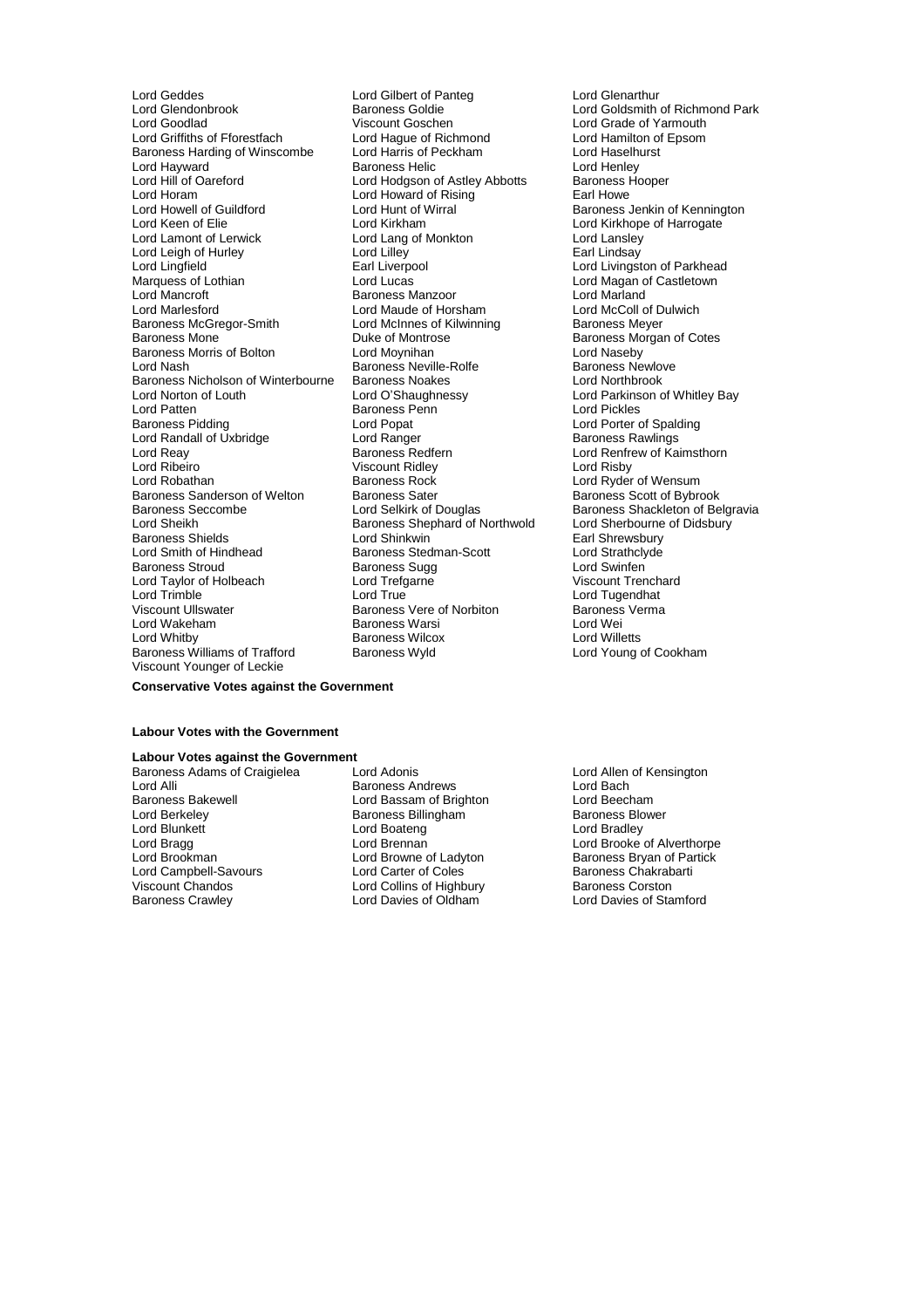Lord Foulkes of Cumnock Baroness Gale Lord Giddens Baroness Golding **Baroness** Lord Goldsmith **Baroness**<br>
Lord Griffiths of Burry Port **Lord Hain**<br>
Lord Griffiths of Burry Port Lord Hain Lord Grantchester **Lord Griffiths of Burry Port**<br>
Viscount Hanworth **Lord Haworth** Lord Haworth Baroness Healy of Primrose Hill Lord Hendy<br>Lord Howarth of Newport Lord Hoyle Lord Howarth of Newport Lord Hoyle Lord Hoyle Lord Hughes of Woodside<br>
Lord Hughes of Woodside<br>
Lord Hoyle Lord Jones Communication Carolines Jones of Whitch Lord Hunt of Kings Heath Lord Jones<br>
Lord Judd Judd Baroness Kennedy of Cradley Lord Kennedy of Southwark Baroness Kingsmill<br>
Baroness Kingsmill Lord Lord Layard<br>
Baroness Liddell of Coatdyke Lord Liddle Lord Baroness Lister of Burtersett Baroness Liddell of Coatdyke Lord Liddle Lord Liddle and Baroness Lister Cord Live and Burtersett Lord Mandelson<br>
Lord MacKenzie of Culkein Lord Mandelson Baroness Massey of Darwen<br>Baroness McDonagh Lord McNicol of West Kilbride Lord Mendelsohn Lord Menus Lord Monks<br>
Lord Morgan Cord Morgan Baroness Morris of Yardley Lord Morris of Handsworth Lord Murphy of Torfaen Baroness Nye Finance Community of Torfaen Baroness Osamor<br>Baroness Pitkeathley Baroness Primarolo Baroness Prosser Baroness Pitkeathley Baroness Primarolo Baroness Primarolo Baroness Rebuck Baroness Quin and Baroness Rebuck Lord Robertson of Port Ellen<br>
Lord Rosser Lord Rowlands<br>
Lord Rosser Lord Rowlands<br>
Lord Rosser Lord Rosser Lord Rowlands Lord Sawyer Baroness Smith of Gilmorehill Lord Snape<br>
Baroness Taylor of Bolton Baroness Thornton Lord Tunnicliffe Baroness Taylor of Bolton **Baroness Thornton** Baroness Thornton **Lord Tunnicliffe**<br>
Lord Watson of Invergowrie **Lord Watts** Lord Tunnicliffe Baroness Wheeler Lord Watson of Invergowrie Lord Watts<br>
Baroness Whitaker<br>
Lord Whitty Lord Young of Norwood Green

Baroness Donaghy Lord Donoughue Lord Dubs Lord Faulkner of Worcester Lord Filkin<br>Baroness Gale Lord Giddens **Lord Kennedy of Cradley Lord Kennedy of Cradley**<br> **Lord Lavard** Lord Lennie Lord MacKenzie of Culkein Lord Mandelson<br>
Lord Maxton Lord McAvoy<br>
Baroness McIntosh of Hudnall Lord McKenzie of Luton Baroness McIntosh of Hudnall Lord McKeni<br>
Lord Mendelsohn **Baroness Lord Monks** Baroness Morris of Yardley **Lord Morris of Hands**<br>Baroness Nve Baroness Osamor Viscount Simon Baroness Smith of Basildon<br>
Lord Snape Baroness Smith of Basildon<br>
Lord Soley Lord Whitty<br>Baroness Young of Old Scone<br>
Baroness Young of Old Scone

### **Liberal Democrat Votes with the Government**

**Liberal Democrat Votes against the Government** Lord Addington **Lord Allan of Hallam** Baroness Bakewell of Hardington

Baroness Bonham-Carter of Yarnbury Baroness Bowles of Berk<br>Lord Bruce of Bennachie Baroness Burt of Solihull Lord Bruce of Bennachie **Baroness Burt of Solihull Lord Campbell of Pittenweem**<br>
Lord Chidgey Lord Clement-Jones Lord Dholakia Lord Chidgey **Lord Clement-Jones** Lord Dho<br>
Baroness Doocev **Lord Example 2** Lord Foster of Bath **Lord Example 2** Lord Fox Baroness Garden of Frognal Lord German Communication Carl Glasgow<br>
Lord Goddard of Stockport Lord Greaves Communication Baroness Grender Lord Goddard of Stockport Lord Greaves Correspondent Correspondent Baroness Green Baroness Greenders Baroness B<br>Baroness Hamwee Baroness Humphrevs Lord Hussain Baroness Hussein-Ece Baroness Janke<br>Baroness Kramer Baroness Ludford Lord Marks of Henley-on-Thames Lord McNally Baroness Northover **Baroness Northorne Children**<br>
Baroness Northover **Domer Domer Domer Domer Domer Domer Domer Children** Lord Newby **Baroness Northover** Lord Cates Lord Oates<br>Lord Paddick Lord Oates Lord Oates Lord Oates Lord Oates Lord Oates Lord Oates Lord Oates Lord Oates Lord Oates Lord Paddick Lord Palmer of Childs Hill Baroness Parminters Parminters Parminters Parminters Parminters Parminters Parminters Parminters Parminters Parminters Parminters Parminters Parminters Parminters Parminters Parminte Baroness Pinnock Baroness Randerson<br>
Lord Redesdale Lord Roberts of Llandudno Baroness Scott of Needham Market Lord Scriven<br>Baroness Sheehan Lord Shipley Baroness Sheehan Lord Shipley Baroness Smith of Newnham<br>
Lord Stephen Lord Shipley Baroness Smith of Newnham<br>
Lord Strasburger Lord Stute Lord Starsburger Lord Stute Baroness Suttie Lord Strasburger The Lord Stunell Lord Stunell Baroness Suttient Cord Taylor Stunell Baroness Suttient Lord Teverson Lord Thomas of Gresford Baroness Thornhill Viscount T<br>
Baroness Tyler of Enfield Lord Tyler<br>
Lord Tyler Lord Tope **Baroness Tyler of Enfield**<br>
Lord Verjee **Baroness Lord Wallace of Saltaire** Lord Verjee **Lord Wallace of Saltaire** Lord Wallace of Tankerness<br>
Baroness Walmsley **Lord Willis of Knaresborough** Lord Wrigglesworth

Baroness Barker Lord Beith Lord Beith Baroness Benjamin<br>Baroness Bonham-Carter of Yarnbury Baroness Bowles of Berkhamsted Baroness Brinton Baroness Doocey Lord Foster of Bath Lord Fox Baroness Humphreys **Lord Hussain**<br>Baroness Janke **Baroness** Jolly Lord Roberts of Llandudno<br>
Lord Scriven<br>
Lord Sharkey Lord Stoneham of Droxford<br>Lord Stunell Lord Taylor of Goss Moor Lord Teverson<br>
Baroness Thornhill Corp Control Viscount Thurson Lord Willis of Knaresborough

Lord Haworth **Lord Haworth** Exercise Baroness Hayter of Kentish Town<br>
Baroness Henig<br>
Baroness Henig

Mandeville Baroness Ludford<br>
Baroness Maddock<br>
Lord McNally Comer Baroness Miller of Chilthorne Domer